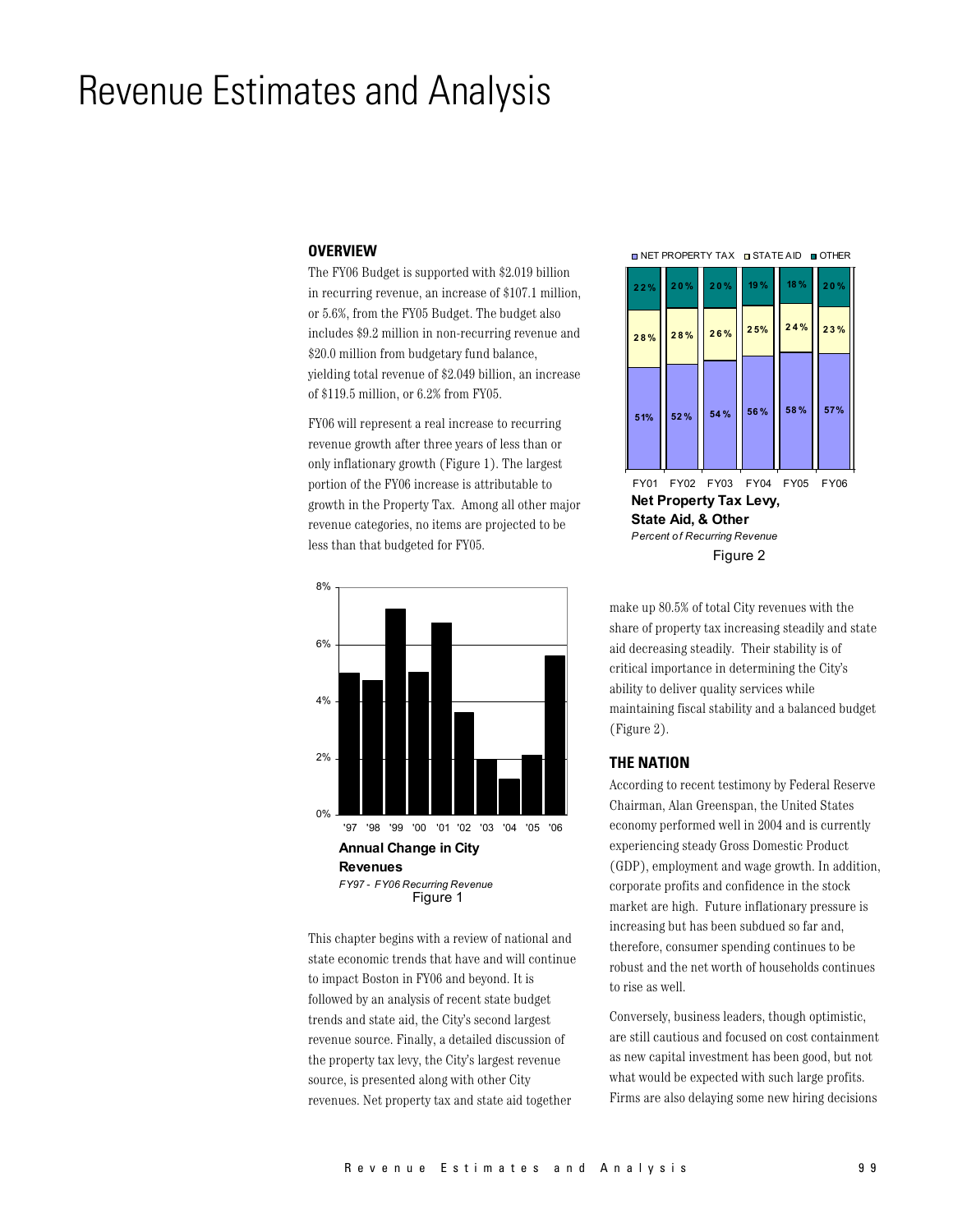out of this same caution. Interest rates are rising to counteract anticipated price-level pressures caused by slower productivity growth, higher compensation of workers and higher oil prices. This increase in interest rates will have the added benefit of supporting the dollar exchange rate. And last, growing federal budget deficits are clouding the nation's economic future and will begin to act as a drag on GDP if not dealt with soon.

The country dealt with the most recent recession as a small company might a hostile takeover attempt by a Wall Street giant – relying on the value in homes to sustain a level of consumer spending that dampened the overall effect of the downturn.

As a result, the recession was one of the mildest on record. Lasting only eight months it is tied with the 1990-1991 and 1860-1861 recessions for the shortest duration in recorded history. And even as the uncertainty of terrorism warnings and the involvement of U.S. forces in Iraq, has continued to weigh on confidence. Americans seem to be seeing past those issues to more favorable times ahead.

Currently the Federal Reserve is tightening monetary policy through the federal funds rate from the June 2003, 41 year low of 1.00% to the current 2.75%. Starting in June 2004, the Federal Reserve has increased the federal funds rate by 25 basis points at 9 intervals (Figure 3). Even with these increases, "real" or inflation-adjusted short-



**Federal Funds Rate and Changes** January 2001 - June 2005

term interest rates are still accommodative. The Federal Reserve has stated it will continue to use monetary policy to maintain its duel charges of price stability and maximum employment as the economy expands.

Higher interest rates slow the economy by making money costlier to borrow for purchases such as consumer durable goods and homes. Some evidence of effective monetary policy can be seen in the past two years of historically low interest rates that have spurred record car sales, home sales and home refinancings in spite of slack labor market conditions and the loss of stock market wealth. Higher interest rates usually serve to limit inflation that can come with a stronger economy.

Mortgage rates have continued to remain historically low due despite an increasing Federal Funds rate. The monthly average conventional 30year fixed-rate mortgage has declined to 5.40% in June 2005 from 6.05% in June 2004. Mortgage rates are expected to rise throughout the remainder of 2005 and 2006 as the federal funds rate continues to increase.

The recent strong home price appreciation and low interest rates, besides inducing mortgage refinancings, which have fueled a great deal of consumer spending through lower monthly mortgage costs and "cash-outs," has had the additional benefit of causing a downward trend in the term of mortgage maturity with many homeowners opting for something less than a 30 year mortgage. This shorter term saves homeowners considerable interest costs over the life of the loan, further improving their financial condition.

The housing market, which kept the nation out of a deeper recession, will likely slow as mortgage rates rise. As should consumer spending on bigticket, durable goods, as the main driver of that demand – home sales – slows. But the housing market should remain healthy, with just lower annual rates of appreciation, for the foreseeable future.

Figure 3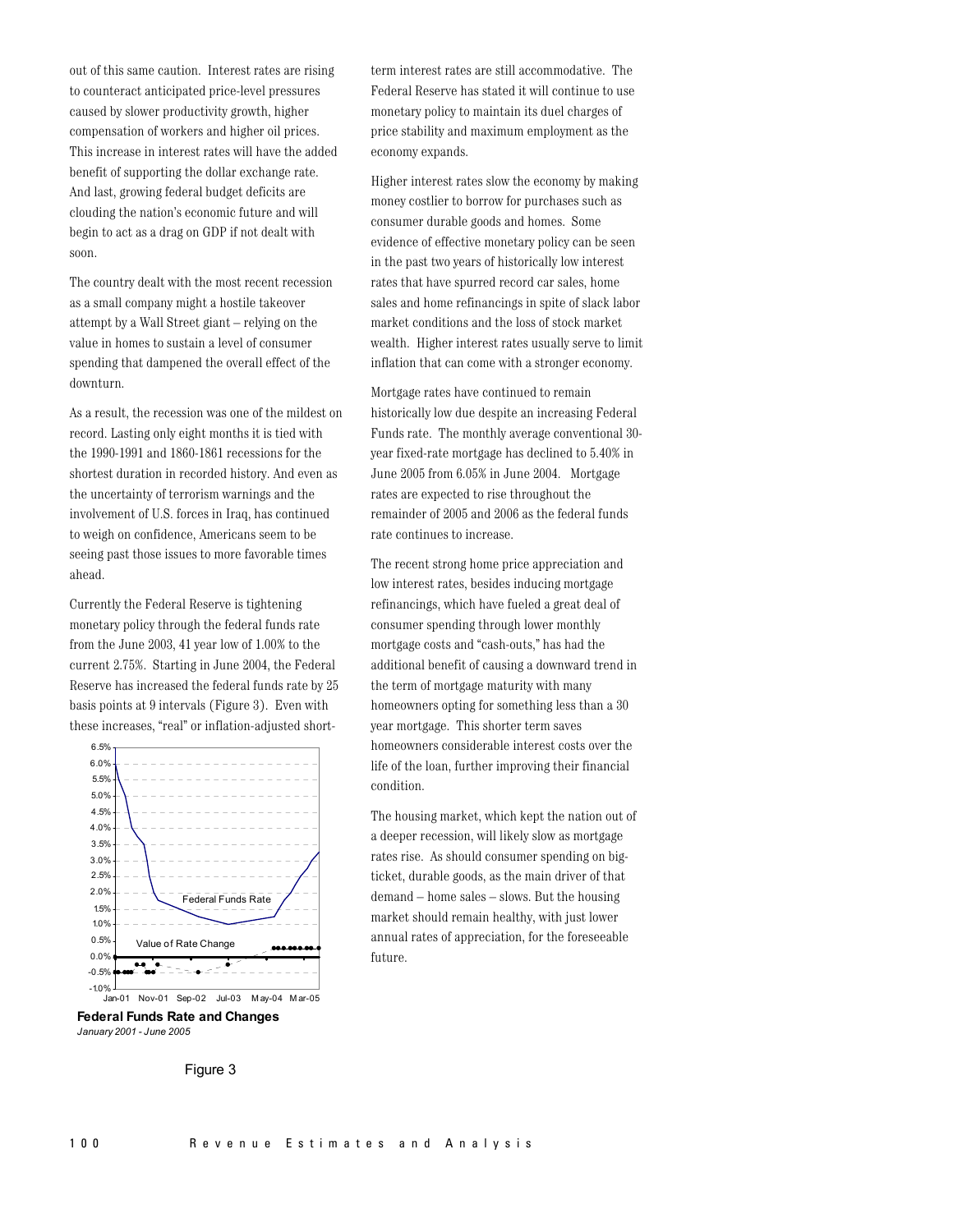

1990-2005a2 and NBER Dated Recessions

#### Figure 4

Real gross domestic product (GDP) grew at 3.3% in the second quarter of 2005, slightly less that of the third quarter (4.0%) and that of the second quarter 2004 (3.5%). Real GDP is expected to remain steady over the course of 2005. Current Federal Reserve estimates range from 3.5% to 3.75% annual growth by the end of 2005 after growth of 4.2% in 2004 (Figure 4).

The seasonally adjusted unemployment rate in the U.S. was 5.0% in June 2005, down from 5.6% a year earlier and from 5.4% in December 2004 (Figure 5). According to Federal Reserve forecasts, the unemployment rate is expected to remain at this level, ending the year between 5.00% and 5.25%.

The U.S. consumer price index for all urban consumers (CPI-U) rose  $2.5\%$  in the year ending June 2005, down sharply from 3.2% for the year ending June 2004. The "core" rate of inflation, all items less food and fuel, increased over the same time period to  $2.1\%$  growth from 1.7% the prior year. This price pressure is evidence of declining productivity and increasing worker compensation forcing increased selling prices against the firm demand of consumers.

Even with the improving health of the national economy, federal budget deficits are expected to grow due to tax cuts, entitlement cost pressures and military action in Iraq. Given this and ambiguous projections of when balanced budgets return, the states should expect less federal funds coming in the next year and possibly the following years until the federal budget is stabilized.

#### THE COMMONWEALTH

The Massachusetts economy boomed in 2000 and then slowed to a near stop. According to the Bureau of Economic Analysis (BEA), Massachusetts' real Gross State Product (GSP) increased in 2000 by 8.4% from 1999.

By 2001, annual Massachusetts real GSP growth had slowed to 0.7% and by 2002, had slowed even further to 0.1% annual growth. In 2003, real GSP growth estimates ranked Massachusetts at a dismal  $49<sup>th</sup>$  out of the 50 states, with only Illinois and the District of Columbia ranking lower. But in 2004 the state's economy improved, growing 4.8%, its ranking increased to17th.

The decline in economic growth and correspondingly, state tax revenues, in Massachusetts that followed during this recent recession was substantial. Massachusetts lost the highest percentage of jobs in the nation, at one point losing more than 200,000 jobs or 6.0%. Simultaneously the bursting of the internet-stock market bubble greatly affected Massachusetts's income tax collections. For example, collections from wage and salary withholding taxes fell \$600



#### Figure 5

million in FY02, while overall income tax from all sources fell nearly \$2 billion. This demonstrates that not only did taxable incomes fall as a result of job losses, but also due to massive losses in investment income as well. It should be noted that several income related state tax cuts were still phasing in during this period, further exacerbating the decline in revenue. Further detail on state tax cuts is provided in this chapter.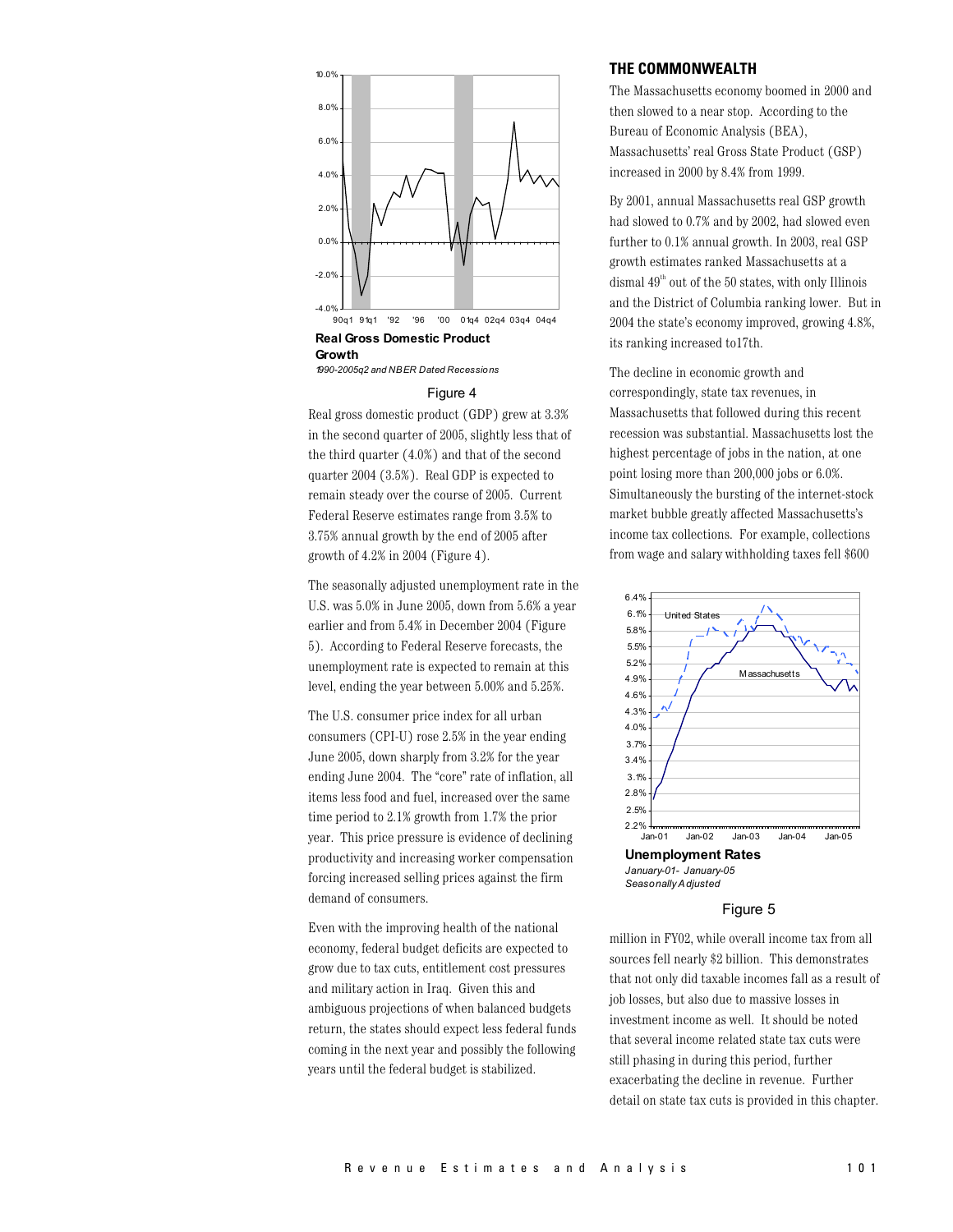Recently, employment and tax revenue in Massachusetts are slowly increasing. Seasonally adjusted non-farm payrolls show a gain of 23,900 jobs in June 2005, or 0.8% from the prior June, but the state remains more than 166,000 jobs behind the recent peak in February 2001. Income tax revenues increased 10% in fiscal 2004 and were running 10.1% ahead of fiscal 2004 in May 2005.

Employment by sector has decreased most substantially in Manufacturing which is still down 96,700 jobs since January 2001, or 23.6%. This is followed by Information, which is down 31,100 jobs or 26.6% and Trade, Transportation & Utilities, down 24,400 jobs or 4.1%. Most sectors have now stabilized or have slowly grown over the last few months. For example, Leisure and Hospitality has increased substantially by 19,000 jobs or 6.9% since its trough in October 2001.

The employment outlook is weak but improving. A forecast for Massachusetts from Economy.com projects only a mild employment gain in 2005 of a 1.6%, after declining in both 2003 and 2004. The seasonally adjusted unemployment rate for Massachusetts in June 2005 was 47 %, down from 5.1% in June 2004, both of which are well above the ten-year low of 2.6% in October 2000 (Figure  $5$ ).

Massachusetts' seasonally adjusted total personal income grew by  $6.1\%$  in the first quarter of 2005 over first quarter 2004. This is strong growth even when compared to 2000 when annual personal income growth was over 11% in Massachusetts. Earnings growth by industry over the same first quarter time period were strongest in Real Estate and Leasing, Professional and Technical Services, and Healthcare and Social Assistance growing 15.7%, 10.9% and 10.8%, respectively. Earnings growth in Utilities, Military and Non-durable goods were weakest at rates of -5.5%, -0.4% and 0.8%, respectively.

(see Boston's People & Economy section of Volume I for detail on Boston's economy.).

#### THE COMMONWEALTH BUDGET

In the decade prior to FY03, the Commonwealth had been successful in balancing its budget, giving it the capacity to support an adequate and diversified local revenue base for municipalities. Recently, due to the national economic recession,

the corresponding drop in state tax revenues left the state in need of making program reductions, drawing on reserves, increasing taxes and freezing tax cuts already enacted, and reducing local aid. Municipalities received reductions in FY03 local aid in July 2002 by way of gubernatorial veto of certain line items, then in the fall with cuts to grant accounts, and once again in the winter when the legislature granted the new governor temporary control over large local aid accounts in order to offset a projected deficit in that year.

The state formulated an FY04 Budget amid everrising costs pitted against a stagnated tax base. In January 2003, the Governor released a budget plan that included massive change to the funding of local aid accounts and restructured state government in myriad ways in order to achieve balance. There was some controversy as to whether the Governor's plan would in fact eliminate a projected \$2.5 to \$3.0 billion structural deficit in FY04 without raising taxes or affecting core services. The legislature committed to work quickly to produce a plan of its own. The House budget was released the following April 23, and the Senate budget in early May. The Conference Committee Budget, the compromise between the houses of the Legislature, was sent to the Governor June 20<sup>th</sup>.

The result was a rejection of nearly all of the Governor's reform measures, including substantial changes to local aid funding. The FY04 budget included yet another reduction in local aid.

The Commonwealth has tended to build its budgets cautiously the last several years by being relatively conservative in its revenue estimates. This caution had been rewarded by the accumulation of reserves that have allowed the state more options in dealing with recent revenue shortfalls than those of the past. The state had nearly exhausted those reserves by the close of FY03 and is now starting to build them again. The FY06 Budget may require the use of some portion of those reserves in order to balance.

With the Commonwealth running large budget surpluses 1990's, tax cuts occurred in rapid succession. In July 1998, the Legislature and the Governor worked out a tax cut that included a doubling of the personal exemption and a reduction in the unearned income tax rate from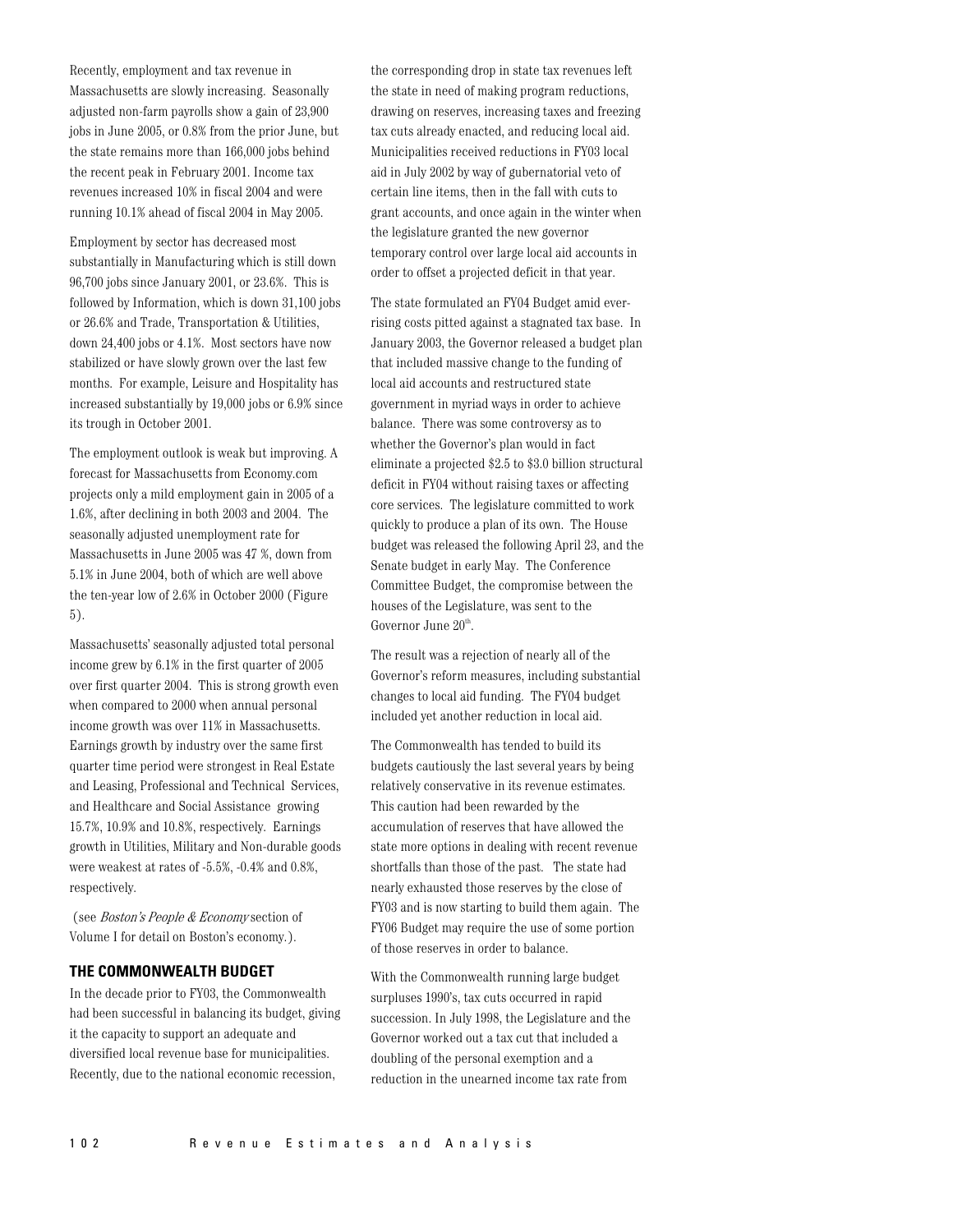12% to 5.95%. In the FY00 Budget, the Governor signed into law a reduction of the earned income tax rate from 5.95% to 5.75% over three tax years. The Governor's FY01 Budget recommended a reduction in the tax rate on earned income and the interest and dividend components of unearned income to 5.0% over three tax years, which was later passed by referendum in November of 2000. The FY02 Budget included the above rate cut and some smaller targeted tax cuts taking effect in tax year 2001 such as: a refundable local property tax credit for low income senior citizens, an increase in the residential rental deduction, a new deduction for charitable donations, and a credit for developers of low income housing. The Governor's FY03 Budget included the continuation of the voter-approved income tax rate reduction to 5.0% valued at \$452 million in FY03.

In FY03, the legislature, instead of continuing tax cuts, voted to accept a tax increase package. Valued at \$1.14 billion by the Massachusetts Taxpayers Foundation, the package included a freeze of the income tax rate at 5.3% (\$215) million), reducing the personal exemption by 25% (\$240 million), repeal of the charitable donations deduction (\$190 million), an increase in capital gains taxes (\$275 million), and a \$0.75 increase in the cigarette tax (\$220 million) along with other increases to fees for various licenses. The Governor vetoed these tax increases but enough support existed for a legislative override of those vetoes.

Even with the enacted tax increases, the FY03 budget was reduced several times during the course of the year as revenues failed to meet estimates. Most early reductions fell on executive branch agencies or grant accounts where the governor has the power to cut unilaterally. In January 2003, the new governor sought from the legislature temporary power to reduce local aid accounts normally under legislative control. The legislature granted that temporary power and local aid for FY03 was reduced statewide. The FY04 Budget then further reduced major local aid accounts again.

The Governor's FY06 state budget again proposed changes in state government organization, along with welfare reform and changes in taxation. State government would be changed by a consolidation of transportation agencies, welfare work requirements would increase, the income tax would be reduced to the voter-approved level of 5.0% and several corporate "loopholes" would be closed. Local aid would remain intact and funded near level with FY05 with only small increases in Chapter 70 school aid and Lottery aid.

Beyond the recent reductions in and level-funding of local aid accounts, the City sees the ongoing need to modernize the property tax and seek a more diversified mix of revenue sources. To that end, the City has proposed and continues to support, several state legislative changes to shore up the property tax and to allow municipalities to generate more "own-source" revenue.

Specifically, the Mayor has filed legislation to close property tax loopholes that allow private businesses on tax exempt land to avoid taxes and that allow exemptions for certain equipment or corporate structures in the telecommunications industry.

In addition, the Mayor has filed legislation to enact a 1% local option tax on prepared food and beverages sold in municipalities in addition to the 5% state tax already in place. If the Legislature were to enact this legislation and the City Council adopted it, the City could recover an estimated \$17 million annually. A meals tax is a good fit for what has become a strong tourist and travel economy in Boston. It would provide revenue growth at a nominal rate without a heavy burden on residents, tourists or travelers with the total rate of taxation remaining one of the lowest of any major city.

At the same time, the Mayor has filed legislation to enact a local option tax on parking in commercial parking lots. The City, like other regional employment centers, expends considerable resources on traffic control and street maintenance in support of this employment. But unlike other cities, Boston does not have any taxing authority to recover those costs. This local option tax could generate \$19 million annually.

All of these measures were defeated in the Legislature for FY04, but the City remains active in support of their eventual passage and will continually stress the importance of a diversified and equitable revenue system for municipalities. In fact the Mayor recently called upon the Boston Municipal Research Bureau to conduct a study into the City's revenue structure.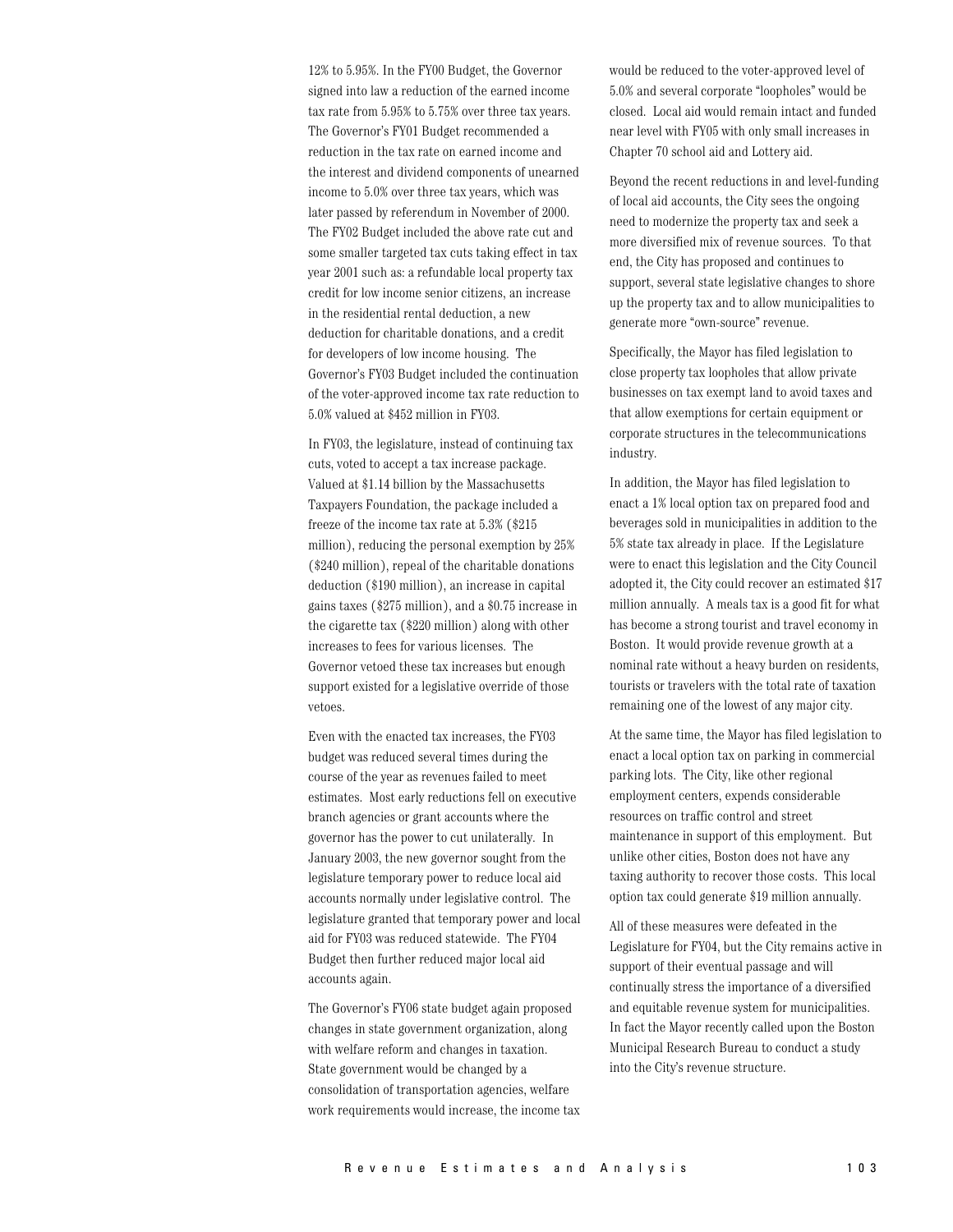### **STATE LOCAL AID**

In FY03, the Commonwealth's annual expenditure for direct local aid statewide was substantially reduced twice. The first statewide reduction of a net \$32 million dollars occurred in late July 2002, one full month into the fiscal year, and mostly as a result of vetoes by the Governor. The second reduction of \$114 million occurred in January 2003, as a result of the Legislature granting the new Governor temporary power to make unilateral reductions to local aid accounts.

In the decade prior to FY03, Commonwealth officials, driven by practical considerations and availability of resources, reinstated increases in local aid in the form of aid earmarked for education. This period of increases followed three years of significant local aid reductions, which played a key role in the Commonwealth's return to a balanced budget after the last economic recession. The Commonwealth's annual expenditure for direct local aid statewide has increased from \$2.32 billion in FY92 to \$5.02 billion in FY03, an increase of 116%.

At the same time, Boston's share of local aid (net of reimbursement for teacher's pensions) increased 36.9%. The remainder of this section looks at Boston's experience with local aid in detail.

Local aid refers primarily to distributions from the Commonwealth to municipal general revenue for Chapter 70 education aid, additional assistance and lottery aid. The amount of these funds to be distributed is listed on each community's cherry sheet (a listing of a city or town's local aid that was formerly printed on cherry-colored paper) along with other relatively smaller Commonwealth programs such as library aid, school construction, transportation and other reimbursements, and highway funds. As mentioned above, due to a lingering structural deficit in the state budget, there is virtual certainty that local aid will not be increased substantially in FY06.

The FY06 estimate of state aid assumes only minor growth. The City received local aid (after adjusting for an accounting change in the treatment of Charter School Tuition) from the Commonwealth totaling \$522.7 million in FY02, \$476.6 million in FY03, and \$459.8 million in FY04.

The City expects \$462.0 million of local aid in FY05 and is budgeting \$466.7 million in FY06.

Since FY82, there have been three distinct phases in state local aid funding policy. From FY82 through FY89, local aid policy was essentially a revenue sharing response to Proposition  $2\frac{1}{2}$ , the statewide cap on local property tax rates and levies. A reasonable annual increase in local aid became an essential component in the financial planning for municipalities. The distribution between municipalities was based upon a relative measure of balance between local needs and local resources, and the revenue was distributed both in the Chapter 70 and Additional Assistance line items.

During the FY90, FY91 and FY92 budgets the Governor and the Legislature sharply reduced state revenue sharing with cities, towns, and regional school districts in order to help balance the state budget. Between FY89 and FY92, statewide cherry sheet aid declined \$639 million or 21.5% while all other state spending increased by \$1.5 billion or  $15\%$ .

Beginning in 1993 with the passage of the FY94 state budget, the Commonwealth embarked upon a multi-year commitment to increase and equalize funding for local education in its local aid distributions. During this period, Chapter 70 increased and additional assistance remained frozen. In general, state local aid during the FY94-FY03 period has been less favorable for Boston than the revenue sharing arrangement during the FY83-F89 period. To illustrate, the City's total state aid between FY92 and FY03 grew \$121 million or 36.9%, while its total state aid between FY82 and FY89 increased by \$215 million or 111%.

The City received Chapter 70 education aid totaling \$205.6 million in FY02 and FY03. The City received \$200.5 million in FY04 and expects to receive the same amount in FY05 and \$203.6 million in FY06.

FY00 was the last year of the statutorily established funding schedule for education reform. There has yet to be established a post-FY00 funding schedule. A vital component in the City's delivery of quality public education in the near-term is strong financial support from the Commonwealth.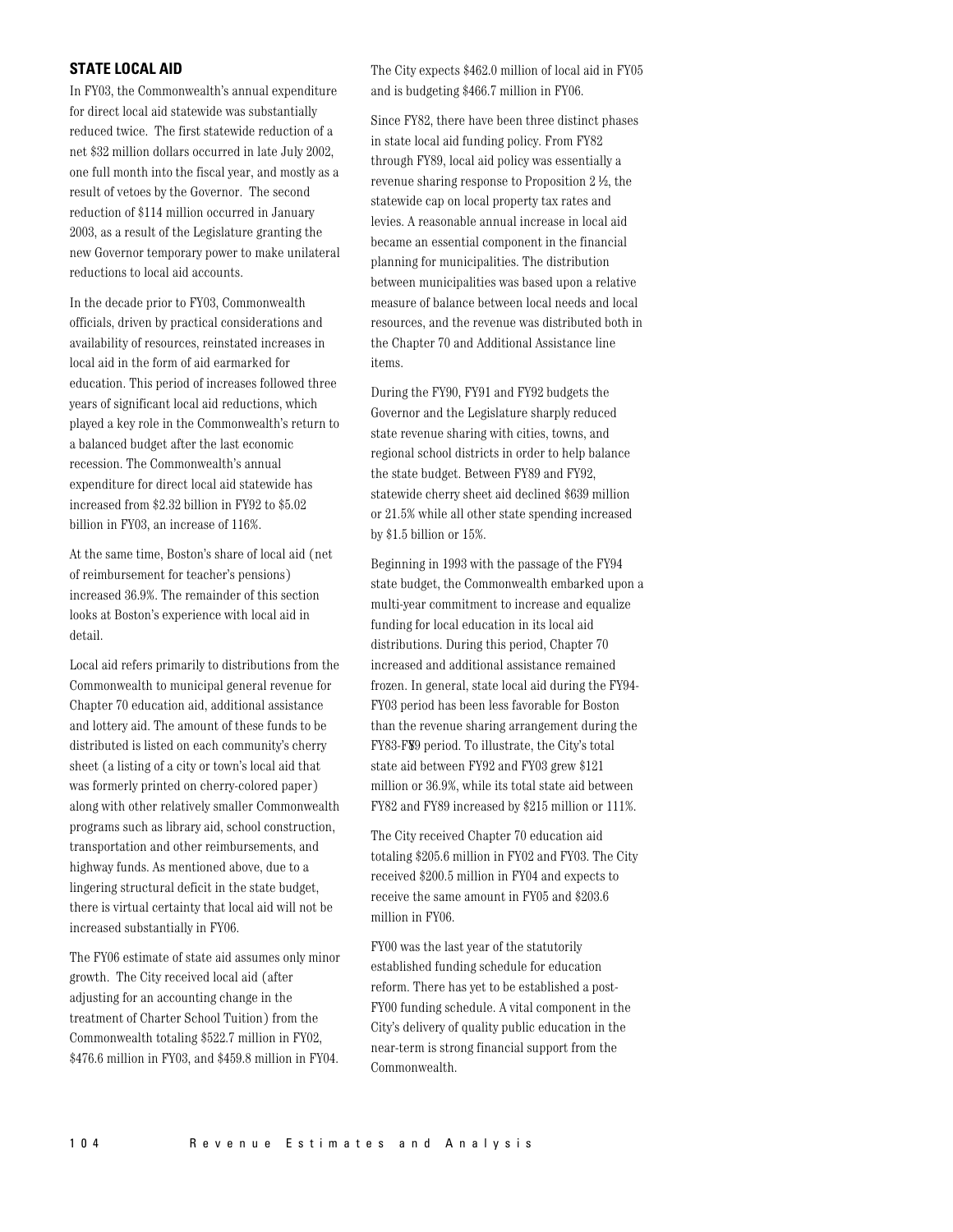A key component of the Commonwealth's education reform effort is charter schools. The current educational aid is delivered in tandem with state-mandated costs for charter schools. Charter schools, which are granted charters by the State Board of Education, are publicly funded schools administered independently from local school committee and teacher union rules and regulations. There are two kinds of charter schools, the Commonwealth charter school and the Horace Mann charter school. The former is a school outside the local public school system and the latter is part or all of a school in the public school system. Unlike a Commonwealth charter school, Horace Mann charter school budgets remain part of the public school budget. In addition to the Board of Education, the local school committee and local bargaining agent must approve Horace Mann charter schools.

There are currently twenty-one Commonwealth charter schools and two Horace Mann charter schools available to Boston resident students. There were approximately 4,434 Boston resident students attending Commonwealth charter schools in FY05. The City expects that number to be between 4,434 and 4,954 in FY06, depending on the outcome of appeals to the closing of two charter schools.

Before FY99, all charter school tuition was drawn directly from the City's Chapter 70 aid. This draw on the City's education aid totaled \$10.9 million in FY98. Under amendments to the charter school law, the Commonwealth, subject to appropriation, will pay to the City as reimbursement for Chapter 70 aid reductions 100% of tuition for new charter school students the first year, followed by 60% of tuition and tuition increases the second year, 40% of tuition and tuition increases the third year and 0% thereafter.

In FY03, the Commonwealth failed to appropriate funding for the charter school reimbursement, therefore the City paid the full tuition cost of \$32.1 million in that year. The net cost to the City of charter schools in FY04 was \$33.6 million. In FY05, the City has budgeted a \$14.8 million reimbursement (that now includes a reimbursement for capital facilities as well as tuition) on a \$46.7 million tuition assessment for a net impact of \$31.9 million. In FY06 the city has budgeted a \$10.3 million reimbursement against a

\$49.0 million tuition cost, yielding a net impact of \$38.7 million.

Lottery aid for the City, as for most municipalities, had grown steadily over the last few years as a result of a state decision to phase-out an earlier imposed lottery cap and return to the practice of returning all lottery profits to cities and towns. The City's lottery aid was \$71.0 million in FY01, and \$63.5 million in FY02. Lottery aid was then level funded in the state's FY03 budget and then later reduced to \$57.6 million after the Governor effectively capped Lottery aid to cities and towns, diverting the excess funds to the state. The City received \$54.0 million in lottery aid in FY04 and expects to receive \$54.0 million in FY05 and \$60.5 million in FY06 as the latest cap begins to come off.

Under normal circumstances, the lottery formula is not favorable to the City because it distributes lottery aid increases based inversely upon each municipality's relative per capita property wealth. The City receives a smaller percentage share of lottery aid than its share of the state population. and dramatically less than the share of lottery proceeds derived from sales in Boston.

Nevertheless, lottery aid has been an important source of revenue growth, aiding the City's efforts to sustain adequate municipal services. Beginning in FY01, growth in the City's lottery distribution reflected only profit growth in the lottery and not the removal of the state cap on lottery aid that had been in effect the five years prior to FY01. Now that lottery aid is subject again to the state's discretionary capping or reducing, it may take several years before it is again restored as solely a local aid revenue source.

Additional Assistance, as mentioned above, had been frozen since FY94, with most local aid increases coming through Chapter 70 education aid instead. Its purpose and usefulness came into question during the FY03 state budget process when the Governor vetoed \$31 million from the statewide appropriation and the legislature failed to override that veto. Subsequently, the new Governor, using his temporary local aid reduction powers, reduced additional assistance yet again in January 2002 by \$73 million. As Boston receives over 40% of the statewide distribution of additional assistance, these reductions fell disproportionately on the City. The City received \$206.6 million in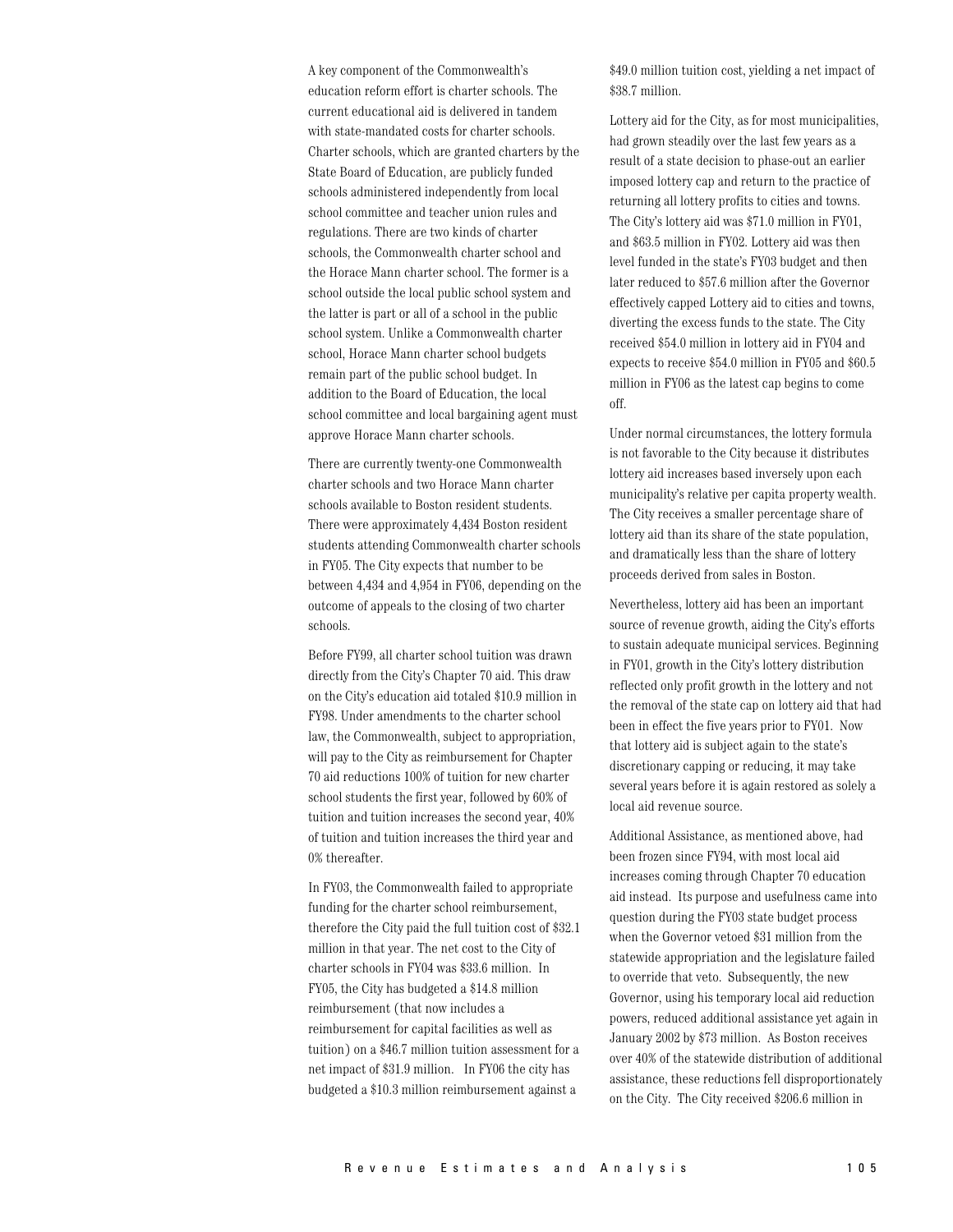additional assistance in FY02 and adjusted additional assistance of \$175.1 million in FY03. The City received \$164.2 million in FY04 and expects the same FY05 and FY06. Additional assistance has been important to Boston in supporting schools, public safety, and other basic services. Its continued reduction would seriously risk the City's ability to provide those services to residents and visitors alike.

#### **PROPERTY TAX LEVY**

The property tax levy has been the City's largest and most dependable source of revenue growth during the past 20 years. In FY05, the net property tax levy is \$1.105 billion, providing 57.8% of all City recurring revenue, with an increase to \$1.159 billion expected in FY06. According to current estimates, the net property tax levy will account for 57.4% of total recurring revenue in FY06.

The increases in the gross property tax levy have been steady and consistent from FY85 to FY04, ranging from \$28 million to \$63 million. However, because of the increasing property tax levy base, the \$29.9 million increase in FY85 represented an 8.9% increase, while the \$54.6 million rise in FY05 represented 5.0% growth. It is important for the financial health of the City that the property tax levy continue to grow, but its future growth, as explained in more detail below, is not guaranteed.

The difference between the Gross and Net property tax levies is due to a required "overlay reserve". The overlay reserve is a portion of the gross levy set aside to pay for abatements of tax bills that are contested. Until FY04, the City was required by Chapter 717 of the Acts of 1957 to reserve between 5% and 6% of the levy for this purpose. In FY04, the City petitioned the state legislature to repeal the act and allow the state Department of Revenue to approve the City's reserve annually as it does with every other city or town in the Commonwealth. The act was repealed and the City reserved 4% of the levy in FY04 and FY05. This 1% lower reserve amount added approximately \$10 million in recurring revenue to the operating budget starting in FY04. The level of needed reserve is determined by the City Assessor each year according to his projected need to satisfy abatements. In FY06, the reserve has been set at  $3.5%$ 

Proposition 2 1/2 has been the overwhelming factor affecting the City's property tax levy since being passed in 1980. Proposition 2 1/2 limits the property tax levy in a city or town to no more than 2.5% of the total fair cash value of all taxable real and personal property. It also limits the total property tax levy to no more than a 2.5% increase over the prior year's total levy with certain provisions for new growth and construction. Finally, Proposition 2 ½ provides for local overrides of the levy limit and a local option to exclude certain debt from the limit. The City of Boston, however, has not voted to either override the levy limitations or exclude any debt from the limit.

Proposition  $2\frac{1}{2}$ , as amended in 1991, allows growth in the levy beyond the 2.5% limit for any new properties and any increases in property valuations that are not related to municipal-wide revaluations. This limitation is more flexible than the original limitations on allowable new growth and has helped to strengthen revenue growth in a budget that does not have a diversified revenue base.

In each year since FY85, the City has increased its levy by the allowable 2.5%. These increases have grown as the levy has grown, beginning in FY85 at \$8.4 million and reaching \$27.3 million in FY05. During these same years, the levy has also been positively impacted by taxable new value, especially from new construction that has added to the tax base. The amount levied from taxable new value in FY05 was \$27.8 million and is estimated at \$22.0 million in FY06. The combined effect of the allowable 2.5% increase and the taxable new value is an average annual levy increase from FY98 through FY05 of \$50.0 million or 5.5%, and a projected increase in FY06 of \$50.7 million or 4.4%.

As real estate values decreased in the early 1990s. the City continued each year to maximize the allowable levy increase under Proposition 2 1/2. Between FY90 and FY94, the levy increased each year by an average of 6.4%. The dramatic decrease in values brought the effective tax rate (levy/ taxable value) from its healthy low point of 1.4% in FY89 to 2.47% in FY94, dangerously close to the Proposition  $2 \frac{1}{2}$  tax rate ceiling of 2.5%. Reaching the 2.5% cap would have resulted in a very limited increase in allowable 2.5% annual levy growth. However, due to several years of strong taxable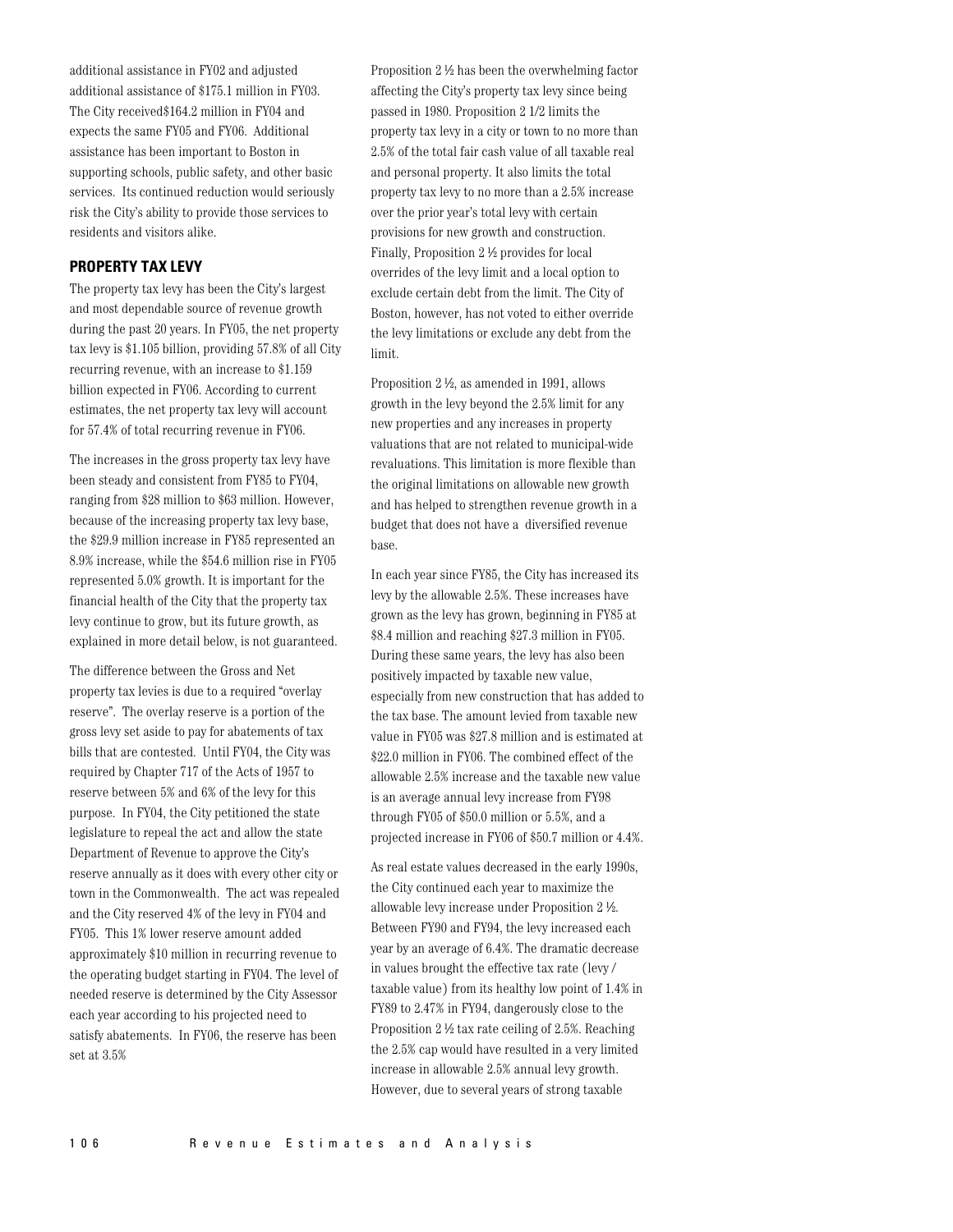value increases, the City now has some space between its FY05 net effective tax rate of 1.66% and the tax rate ceiling (Figure  $6$ ).



Should the real estate market depreciate, the City's lack of proximity to the 2.5% property tax rate threshold should insulate revenues from an immediate shock but could, if values are depressed long enough, impair the growth of the property tax. This would have serious implications for the City's ability to maintain services.

### **OTHER REVENUE**

Approximately 20% of the City's budget is mainly comprised of excise taxes, fines, payments-lieu-oftaxes, investment income, departmental revenue, licenses and permits, penalties and interest and available funds.

The recent recession greatly affected the excise, interest on investment, and license and permit revenues of the City. Room occupancy and jet fuel revenue fell as the travel and tourism industries suffered through terrorism warnings and reduced corporate travel business.

While motor vehicle excise had performed well due to zero percent financing from manufacturers on new cars, investment income suffered steep losses as reduced interest rates suppressed earnings after several years of very strong gains.

License and permit revenues, as a result of building permits, were strong in recent years due to strong commercial development in the City.

The remaining sources of other revenue to the City are based on agreements with non-profit institutions, contracts with urban redevelopment corporations, or set rates of fees, fine, penalty or interest. These endure economic changes with little change in activity or revenue.

As the economy continues to recover there has been be a reversal of this recent history in other revenue collections. As interest rates rise, motor vehicle sales and construction will slow, but investment income will increase and business and leisure travel will raise hotel room and jet fuel excises. The FY06 Budget reflects the continuation of this transition that really began in late FY05.

Overall, the City is seeing an increase in these revenues after a modest decline in recent years. In FY01 the City collected \$372.0 million from these combined sources and \$365.9 million in FY02. In FY03 the City collected \$377.3 million (some from one-time payments) and in FY04, \$360.9 million. The FY05 Budget assumes a conservative \$345.3 million and FY06 growth to \$393.8 million.

#### **Non-Recurring Revenue**

The City appropriates funds from the Surplus Property Disposition Fund on an as-needed basis for one-time expenditures.

In FY06, the City will appropriate \$9.2 million from the Surplus Property Disposition Fund for the following uses: \$1.0 million for the Risk Retention Reserve, \$0.8 million for youth programming, and \$7.5 million for the Mayor's "Leading the Way" affordable housing program.

#### **Budgetary Fund Balance**

Fund Balance can be appropriated for use during the fiscal year. Fund Balance, or Budgetary Fund Balance, is more commonly referred to as "Free Cash" when used this way. This item is most simply described as the portion of available reserves, generated to a considerable degree by annual operating surpluses, which the City can responsibly appropriate for spending.

The FY04 Budget employed the use of a \$20.0 million appropriation from that amount. For FY05 a \$15.0 million appropriation has been assumed and for FY06 \$20.0 million will be used. (See Financial Management section of Volume I for more detail on this revenue source.)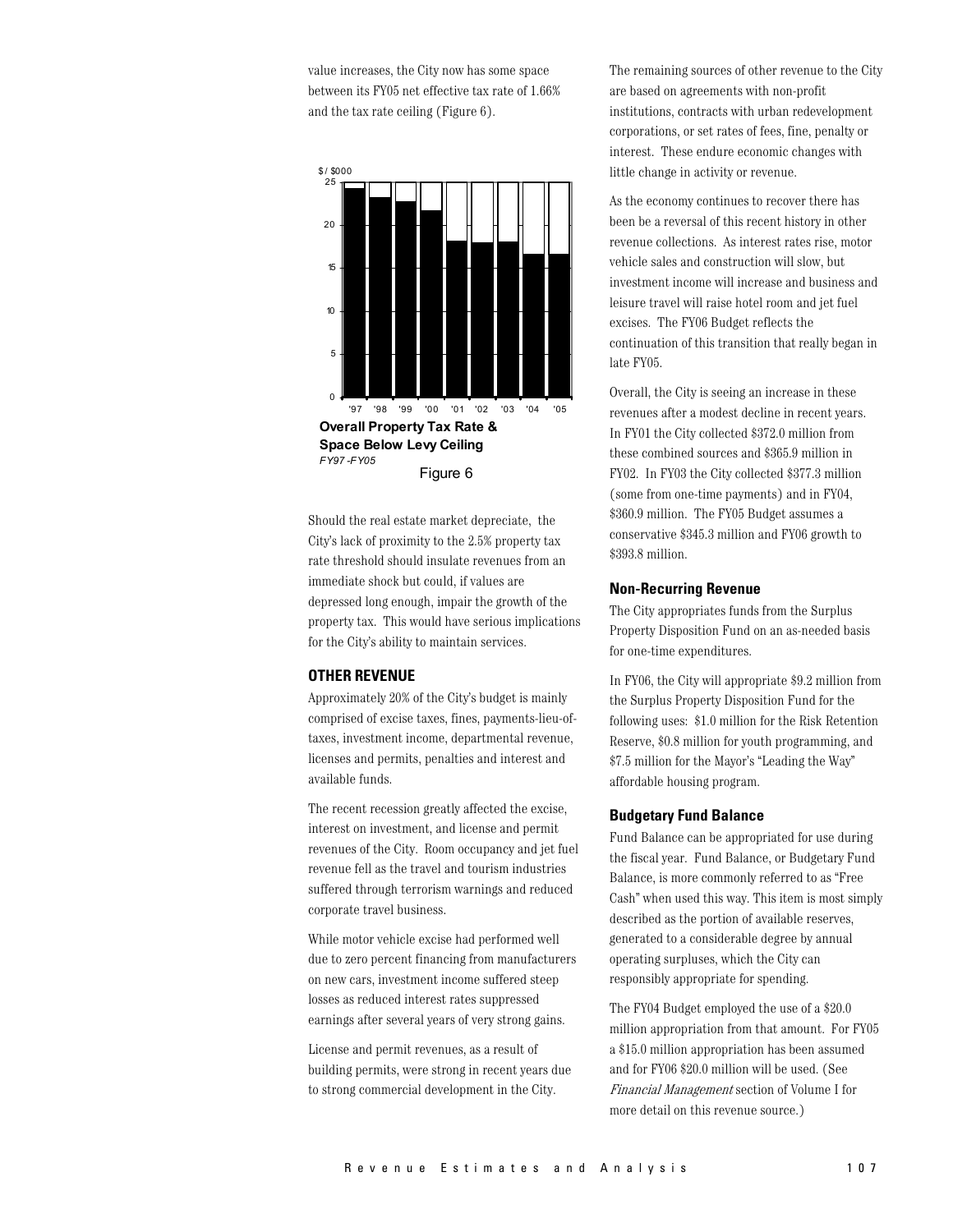## **CITY OF BOSTON REVENUE DETAIL**

|                |                                                            |                 | <b>FY03</b><br><b>Actual</b> | <b>FY04</b><br><b>Actual</b> | <b>FY05</b><br><b>Budget</b> | <b>FY06</b><br><b>Budget</b> |
|----------------|------------------------------------------------------------|-----------------|------------------------------|------------------------------|------------------------------|------------------------------|
|                | PROPERTY TAX LEVY                                          |                 | 1,035,870,991                | 1,094,149,616                | 1,148,741,908                | 1,199,460,456                |
|                | <b>OVERLAY RESERVE</b>                                     |                 | (39, 841, 192)               | (42,082,678)                 | (43, 712, 895)               | (40, 561, 465)               |
|                |                                                            | <b>Subtotal</b> | 996,029,799                  | 1,052,066,938                | 1,105,029,013                | 1,158,898,991                |
|                |                                                            |                 |                              |                              |                              |                              |
|                | <b>EXCISES</b>                                             |                 |                              |                              |                              |                              |
|                | <b>Motor Vehicle Excise</b>                                |                 | 45,576,419                   | 33, 137, 120                 | 32,000,000                   | 37,500,000                   |
| 40129          | Room Occupancy Excise                                      |                 | 18,000,000                   | 17,000,000                   | 20,500,000                   | 22,600,000                   |
| 40130          | Jet Fuel Excise                                            |                 | 18,839,212                   | 8,524,273                    | 13,000,000                   | 14,000,000                   |
| 40140          | <b>Condominium Conversion Excise</b>                       |                 | 674,500                      | 834,500                      | 445,000                      | 400,000                      |
|                | <b>Boat Excise</b>                                         |                 | 34,636                       | 69,943                       | 5,000                        | 50,000                       |
|                |                                                            | <b>Subtotal</b> | 83, 124, 767                 | 59,565,837                   | 65,950,000                   | 74,550,000                   |
|                | <b>FINES</b>                                               |                 |                              |                              |                              |                              |
|                | <b>Parking Fines</b>                                       |                 | 55,326,949                   | 63,097,196                   | 58,500,000                   | 62,000,000                   |
| 45104          | Code Enforcement - Trash                                   |                 | 489,788                      | 286,393                      | 300,000                      | 300,000                      |
|                | <b>Other Fines</b>                                         |                 | 3,168,288                    | 3,280,474                    | 3,218,534                    | 3,293,534                    |
|                |                                                            | <b>Subtotal</b> | 58,985,025                   | 66,664,063                   | 62,018,534                   | 65,593,534                   |
|                |                                                            |                 |                              |                              |                              |                              |
| 47151          | <b>INTEREST ON INVESTMENTS</b>                             |                 | 8,552,002                    | 7,791,729                    | 7,300,000                    | 16,000,000                   |
| 40169          | Massport                                                   |                 | 10,903,054                   | 11,017,226                   | 11,000,000                   | 11,253,000                   |
|                | Other Payments In Lieu of Taxes                            |                 | 11,179,994                   | 11,250,958                   | 11,756,512                   | 12,026,912                   |
|                |                                                            | <b>Subtotal</b> | 22,083,048                   | 22,268,184                   | 22,756,512                   | 23,279,912                   |
|                | <b>URBAN REDEVELOPMENT CHAPTER 121A</b>                    |                 |                              |                              |                              |                              |
|                | Urban Redev. Chap. 121B Sec. 16                            |                 | 1,564,463                    | 1,448,872                    | 1,500,000                    | 1,534,500                    |
|                | Urban Redev. Chap. 121A Sec. 6A                            |                 | 17,262,339                   | 18,655,871                   | 15,742,133                   | 18,500,000                   |
| 41013          | Urban Redev. Chap. 121A Sec. 10                            |                 | 35,280,393                   | 34,702,694                   | 33,000,000                   | 33,500,000                   |
|                |                                                            | <b>Subtotal</b> | 54, 107, 195                 | 54,807,437                   | 50,242,133                   | 53,534,500                   |
|                |                                                            |                 |                              |                              |                              |                              |
|                | <b>MISC. DEPARTMENT REVENUE</b>                            |                 |                              |                              |                              |                              |
| 43105          | Registry - Vital Statistics                                |                 | 975,903                      | 1,661,742                    | 1,000,000                    | 1,500,000                    |
| 43109          | Liens                                                      |                 | 1,163,650<br>786,248         | 934,725                      | 800,000                      | 800,000                      |
| 43120<br>43137 | City Clerk - Fees                                          |                 | 17,620,082                   | 534,994<br>11,571,725        | 550,000<br>11,000,000        | 550,000<br>11,500,000        |
| 43202          | Municipal Medicaid Reimbursement<br><b>Police Services</b> |                 | 749,735                      | 826,938                      | 480,000                      | 650,000                      |
| 43211          | <b>Fire Services</b>                                       |                 | 2,769,902                    | 2,702,822                    | 2,700,000                    | 2,700,000                    |
| 43301          | <b>Parking Facilities</b>                                  |                 | 1,848,419                    | 1,520,418                    | 1,450,000                    | 1,650,000                    |
| 43311          | PWD - Street & Sidewalk Occupancy Fees                     |                 | 2,721,395                    | 2,309,062                    | 2,325,000                    | 2,325,000                    |
| 43797          | PWD - Fiber Optic Rental Fees                              |                 | 522,035                      | 207,215                      | 250,000                      | 250,000                      |
| 44002          | Tuition & Transportation - Schools                         |                 | 588,472                      | 395,581                      | 400,000                      | 400,000                      |
| 47119          | Settlements                                                |                 | 1,205,885                    | 455,733                      | 450,000                      | 450,000                      |
| 47131          | <b>Pensions &amp; Annuities</b>                            |                 | 1,085,870                    | 3,003,110                    | 2,250,000                    | 2,250,000                    |
| 47132          | Fringe Benefit & Indirect                                  |                 | 1,850,000                    | 0                            | 0                            | 500,000                      |
| 47155          | <b>Prior Years Reimbursements</b>                          |                 | 4,172,926                    | 754,660                      | 100,000                      | 2,099,483                    |
| 48000          | Detail, 10% Admin. Fee                                     |                 | 2,195,149                    | 2,379,810                    | 2,385,000                    | 2,535,000                    |
|                | Other Misc. Department Revenue                             |                 | 5,299,452                    | 11,547,867                   | 4,166,768                    | 6,035,200                    |
|                |                                                            | <b>Subtotal</b> | 45,555,122                   | 40,806,401                   | 30,306,768                   | 36,194,683                   |